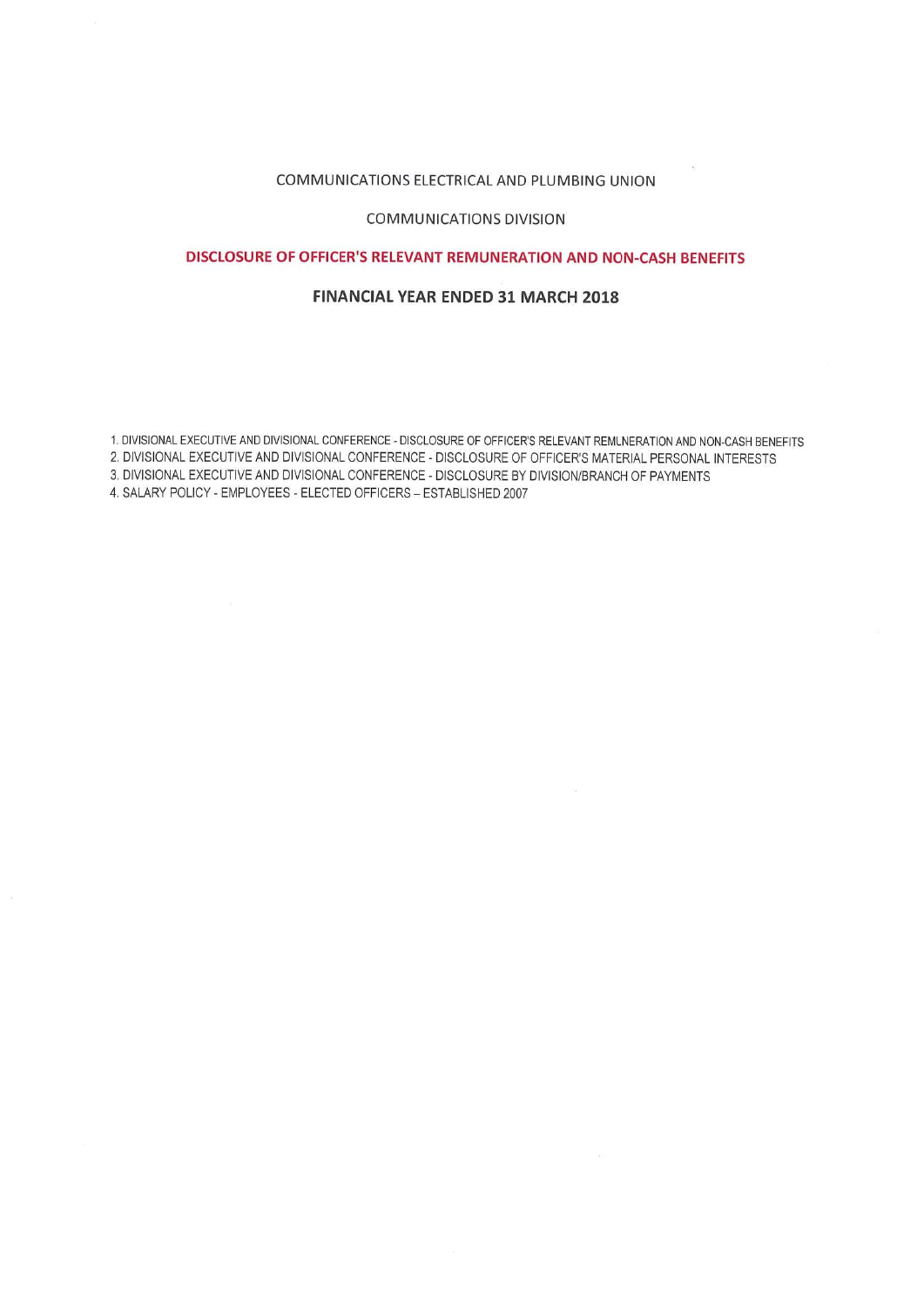# 1. DIVISIONAL EXECUTIVE AND DIVISIONAL CONFERENCE - DISCLOSURE OF OFFICER'S RELEVANT REMUNERATION AND NON. CASH BENEFITS

| Name            | Designation                                  | <b>Salary Paid</b> | <b>Super Paid</b> | <b>Non Cash Benefits</b> |
|-----------------|----------------------------------------------|--------------------|-------------------|--------------------------|
| Greg Rayner     | Divisional Secretary                         | \$172,092.25       | \$29,028.19       | Car                      |
| John O'Donnell  | Divisional Assistant Secretary               | \$124,036.75       | \$20,807.73       | Qantas Club Membership   |
| Nicole Robinson | Divisional Assistant Secretary               | \$137,166.55       | \$23,039.81       | Qantas Club Membership   |
| Shane Murphy    | <b>Divisional President</b>                  | \$3,000.00         | <b>NIL</b>        | <b>NIL</b>               |
| Bernie Clarke   | Divisional Vice President                    | \$2,219.57         | <b>NIL</b>        | <b>NIL</b>               |
| Ellen Huttley   | Divisional Vice President/Affirmative action | 1500               | <b>NIL</b>        | <b>NIL</b>               |

# CEPU Communications Division - Disclosure of Remuneration & Benef IAPri12017- 31 March 2018

#### 2. DISCLOSURE OF OFFICER'S MATERIAL PERSONAL INTERESTS - FINANCIAL YEAR ENDED 31 MARCH 2018

## COMMUNICATIONS DIVISION - DIVISIONALEXECUTIVE AND DIVISIONALCONFERENCE

NO Divisional Conference or Divisional Executive member has made a disclosure.

#### 3. DISCLOSURE BY DIVISION/BRANCH OF PAYMENTS - FINANCIAL YEAR ENDED 31 MARCH 2018

# COMMUNICATIONS DIVISION - DIVISIONALEXECUTIVEAND DIVISIONALCONFERENCE

NO Divisional Conference or Divisional Executive member has made a disclosure.

# COMMUNICATIONS DIVISION - DIVISIONALEXECUTIVE AND DIVISIONAL CONFERENCE